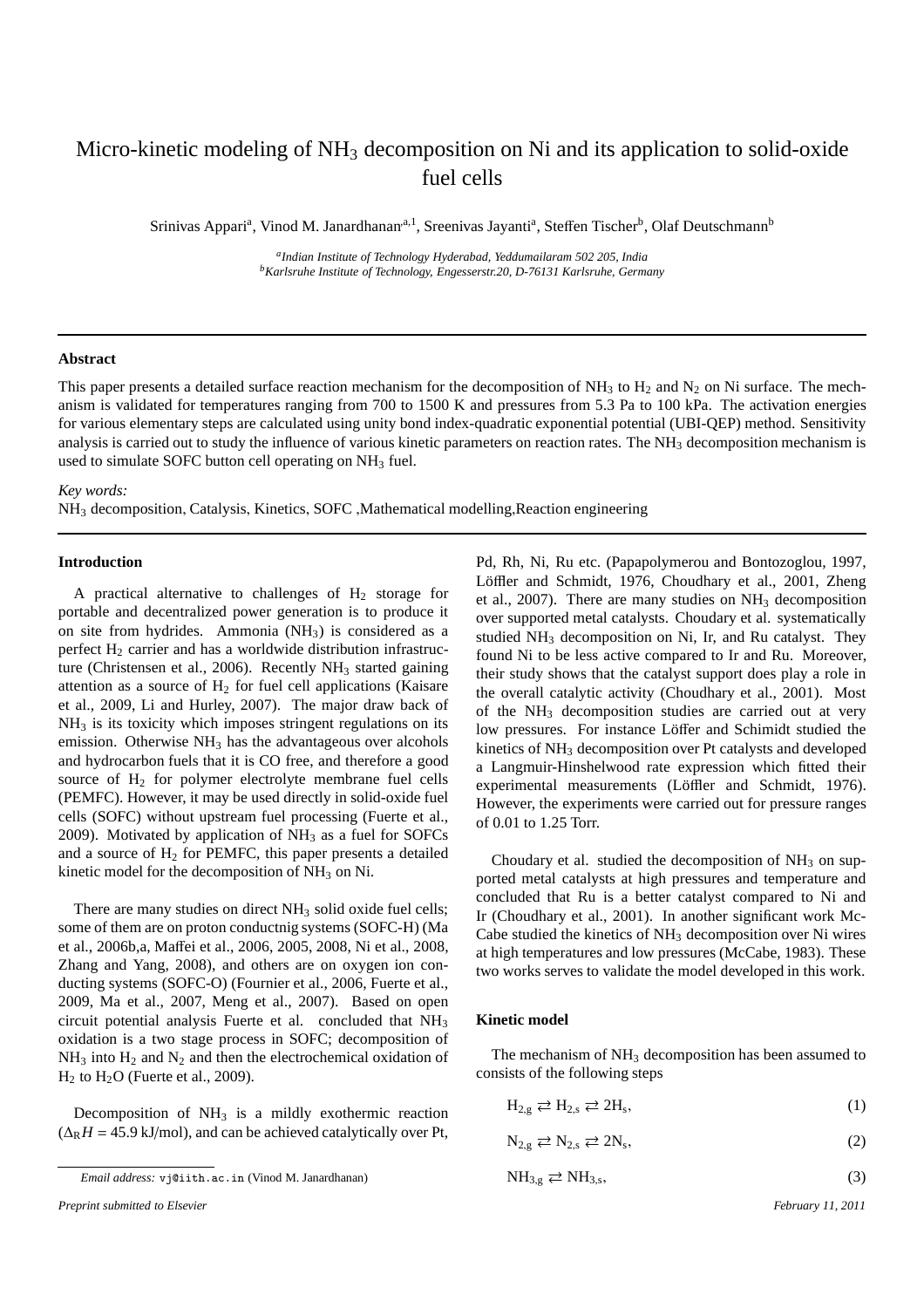$$
NH_{3,s} \rightleftarrows NH_{2,s} + H_s,\tag{4}
$$

$$
NH_{2,s} \rightleftarrows NH_s + H_s,\tag{5}
$$

$$
NH_s \rightleftarrows N_s + H_s. \tag{6}
$$

Based on the above mechanism the detailed kinetic model presented here is developed based on unity bond index-quadratic exponential potential (UBI-QEP) method (Shustorovich, 1990). This phenomenological method treats the energetics of atomic and polyatomic adsorbates on transition metal surfaces by using the chemisorption and bond dissociation energies. Therefore, the input data required for the model development are the chemisorption energy and the gas-phase dissociation energy.

Closed shell molecules such as  $NH<sub>3</sub>$  establishes a weak bonding with the metal atom and for such cases the chemisorption energy is calculated according to Eq. 7 (Shustorovich and Bell, 2001)

$$
Q_{AB} = \frac{Q_{0A}^2}{(Q_{0A}/n) + D_{AB}}.
$$
 (7)

Here *Q*0A corresponds to the maximum M-A two center bond energy (Shustorovich, 1990). For an ad-atom in an *n*-fold site the maximum two center bond energy is given by

$$
Q_{A} = Q_{0A}(2 - 1/n),
$$
 (8)

where  $n$  is the number of nearest metal atoms. For strongly bonded radicals such as NH and NH<sup>2</sup> the chemisorption energy is calculated according to

$$
Q_{AB} = \frac{Q_A^2}{Q_A + D_{AB}}.\tag{9}
$$

Based on Eq. 7 we determined the chemisorption energy of NH<sup>3</sup> on Ni to be 18 kcal/mol, which is in good agreement with experimental (20 kcal/mol) and Ab initio calculation (17-19 kcal/mol) reported respectively by Klauber et al. and Chattopadhyay et al. (Klauber et al., 1985, Chattopadhyay et al., 1990). The calculated chemisorption energy for NH,  $NH<sub>2</sub>$  and  $NH<sub>3</sub>$  is given in Table 1.

The mechanism of  $NH_3$  decomposition involves the adsorption of  $NH_3$  from the gas-phase on to the Ni surface (Eq. 3) and the subsequent hydrogen abstraction steps given by Eqs. 4, 5, and 6. The hydrogen and nitrogen atoms recombine to form gas-phase hydrogen and nitrogen (Eqs. 1 and 2).

Once the chemisorption and dissociation energies of all chemical species are known the activation energy barriers for various adsorption, desorption, and recombination steps can be evaluated from general thermodynamic relationships. However, in the following treatment, we assign sticking coefficient for adsorption reactions. The sticking coefficient for  $NH<sub>3</sub>$  is taken from McCabe (McCabe, 1983). For recombination of chemisorbed  $A_s$  and  $B_s$  to chemisorbed  $AB_s$  or for the associative desorption of chemisorbed  $A_s$  and  $B_s$  to  $AB_g$  the activation

barriers  $\Delta E_{A-B,s}^*$  and  $\Delta E_{A-B,g}^*$  may be same or different depending on the sign of gasphase dissociation barrier (Shustorovich, 1990). i.e,

$$
\Delta E_{\text{A-B,s}}^* = \Delta E_{\text{A-B,g}}^* = Q_{\text{A}} + Q_{\text{B}} - D_{\text{AB}} + \Delta E_{\text{AB,g}}^* \tag{10}
$$
  
if  $\Delta E_{\text{AB,g}}^* > 0$ ,

and

$$
\Delta E_{A-B,g}^* = \Delta E_{A-B,s}^* - \Delta E_{AB,g}^* = Q_A + Q_B - D_{AB}
$$
 (11)  
if  $\Delta E_{AB,g}^* > 0$ .

The gasphase dissociation barrier  $\Delta E_A^*$  $_{AB,g}^*$  can be evaluated according to

$$
\Delta E_{\rm AB,g}^* = 1/2 \bigg( D_{\rm AB} + \frac{Q_{\rm A} Q_{\rm B}}{Q_{\rm A} + Q_{\rm B}} - Q_{\rm AB} - Q_{\rm A} - Q_{\rm B} \bigg) \tag{12}
$$

The detailed surface reaction mechanism developed here consists of two parts. The first part deals with the catalytic decomposition of NH3, which has 12 reactions among three gas-phase species and five surface adsorbed species. In the second part additional reactions for  $H<sub>2</sub>$  oxidation is considered so that the mechanism can be used for direct  $NH<sub>3</sub>$  SOFC as well. The reactions in the second part are taken from Janardhanan and Deutschmann (Janardhanan and Deutschmann, 2006). The complete mechanism is listed in Table 2. Reactions R1 to R12 are steps for the decomposition of NH<sup>3</sup> on Ni surface and reactions from R13 to R22 are for hydrogen oxidation on Ni. One needs to consider all the reactions for direct  $NH<sub>3</sub>$  SOFC, while reactions from R1 to R12 are sufficient to study  $NH<sub>3</sub>$ decomposition on Ni. There are slight variations in the rate parameters for R13 to R22 as reported against Janardhanan et al. (Janardhanan and Deutschmann, 2006). These slight variations are made to ensure that the entire mechanism is thermodynamically consistent. The thermodynamic consistency is explained in the following section.

The net molar production rate  $\dot{s}_k$  of a gaseous or surface adsorbed species due to heterogeneous reaction is given by

$$
\dot{s}_k = \sum_{i=1}^{R_s} \nu_{ki} k_{fi} \prod_{k=1}^{N_g + N_s} [X_k]^{\nu_{ki}}.
$$
 (13)

Here  $R_s$  is the number of surface reactions,  $N_g$  and  $N_s$  respectively represents the number of gasphase species and surface species,  $[X_k]$  is the concentration of species  $k$ ,  $k_{fi}$  is the forward rate constant for reaction *i*, and  $v_{ki}$  is the difference in stoichiometric coefficient for species *k* between the products and reactants in reaction *i*.

Based on mean field approximation the forward rate constant is expressed in the Arrhenius form as

$$
k_{fi} = A_i T^{\beta} \exp\left(-\frac{E_{ai}}{RT}\right) \prod_{k=1}^{K_s} \theta_k^{\mu_{ki}} \exp\left(-\frac{\epsilon_{ki}\theta_k}{RT}\right) \tag{14}
$$

Here *A<sup>i</sup>* is the pre-exponential factor and *Eai* is the activation energy,  $\mu$  is the order dependency,  $\theta$  is the surface coverage,  $\beta$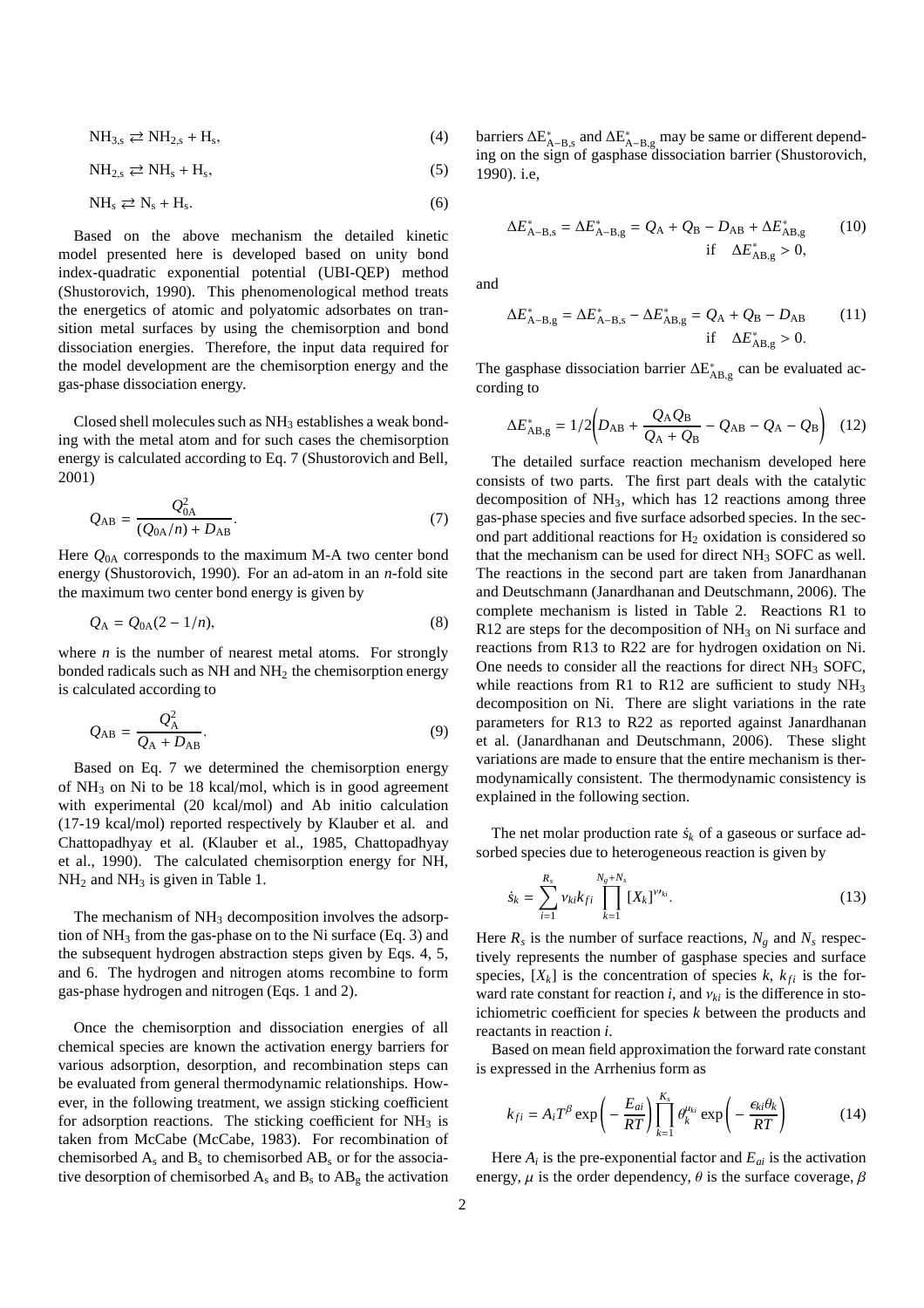is the temperature exponent, *R* the gas constant, *T* the temperature, and  $\epsilon$  is the coverage dependent activation energy.

## **Thermodynamic consistency**

The equilibrium of a chemical reaction

$$
\sum_{k} \mathsf{v}'_{ki} A_k \rightleftarrows \sum_{k} \mathsf{v}''_{ki} A_k,\tag{15}
$$

is completely defined by the thermodynamic properties of the participating species. Expressed in terms of the equilibrium constant  $K_{pi}$ , the equilibrium activities  $a_k^{eq}$  $k_k^{\text{eq}}$  obey the equation

$$
K_{pi} = \prod_{k} \left( a_k^{\text{eq}} \right)^{\nu_{ki}} = \exp \left( -\frac{\Delta_i G^0}{RT} \right). \tag{16}
$$

Here  $R$  is the gas constant and  $T$  is the absolute temperature. The change of free enthalpy  $\Delta G^0$  at normal pressure  $p^0$  is given by

$$
\Delta_i G^0 = \sum_k \mathbf{v}_{ik} G_k^0(T). \tag{17}
$$

When the heat capacity is expressed as a forth order polynomial function of temperature  $T$ , then the standard free enthalpies can be expressed in terms of seven coefficients,  $a_{0,i} \dots a_{6,i}$  as

$$
G_k^0 = a_{0,k} + a_{1,k}T + a_{2,k}T^2 + a_{3,k}T^3 + a_{4,k}T^4 + a_{5,k}T^5 + a_{6,k}T \ln T(1
$$

In order to predict the correct equilibrium, the rate coefficients for forward and the reverse reaction must obey the equation

$$
\frac{k_{fi}}{k_{ri}} = K_{\text{pi}} \prod_{k} (c_k^0)^{\nu_{ki}} \tag{19}
$$

 $c_k^0$  are the reference concentrations at normal pressure, i.e,  $c_k^0 = p^0/RT$  for gas-phase species and  $c_k^0 = \Gamma/\sigma_k$  for surface species; here  $\Gamma$  is the total surface site density and  $\sigma_k$  are the site occupancy number for species *k*. However, one problem in setting up a reaction mechanism is the difficulty to define the thermo-chemistry data for intermediate species. Therefore, when the thermo-chemistry data for the intermediate species are unknown Eq. 19 can not be used to calculate the reverse reaction rate constants. The forward and reverse reaction rates are then defined separately with their own rate laws. Nevertheless, these rates cannot be chosen independently.

Assuming an initial guess for the rate parameters of a surface reaction mechanism, the rate coefficient for the forward and reverse reactions may be adjusted separately to make the entire mechanism thermodynamically consistent. Suppose that the thermodynamic data for species  $1 \ldots N_u$  out of *N* species are unknown. For each pair of a reversible reactions we can calculate the equilibrium constant according to Eq. 19 and, logarithm of Eq. 16 yields change of free enthalpy. Separation of the known and unknown variables in Eq. 17 leads to

$$
\Delta_i G^0 = \sum_{k=1}^{N_u} \nu_{ki} \tilde{G}_k^0(T) + \sum_{k=1+N_u}^{N} \nu_{ki} G_k^0(T), \qquad (20)
$$

which is a linear equation system for the unknown free enthalpies  $\tilde{G}_k^0$ . Since most species are involved in more than one reaction, this system is usually over-determined. Equation 18 for several temperatures  $T_i$  gives a system of linear equations in the unknown coefficients  $\tilde{a}_{lk}$ :

$$
\sum_{k=1}^{N_{\rm u}} \sum_{l=0}^{6} \mathbf{v}_{ki} t_{lj} a_{l,j}^{\dagger} = g_{ij},\tag{21}
$$

here

$$
g_{ij} = \Delta_i G^0(T_j) - \sum_{k=N_u+1}^{N} \nu_{ki} G_k^0(T_j)
$$
 (22)

and

$$
t_{lj} = \begin{cases} T_j^l & \text{if } l < 6\\ T_j \ln T_j & \text{if } l = 6 \end{cases}
$$
 (23)

An optimal set of parameters  $\tilde{a}_{l,k}$  is determined by a weighted least-square approximation. The weights can be chosen individually for each pair of reactions according to a sensitivity analysis of the reaction mechanism. This guarantees that the equilibrium of crucial reaction steps will be shifted less then others after the adjustment.

 $5+a_{6,k}T \ln T(18)$  calculate the change of free enthalpy for each reaction The newly adjusted polynomial coefficients are then used (Eq. 20), the equilibrium constant, and the rate coefficient for the reverse reaction. In case the reverse reaction shall be expressed in terms of Arrhenius coefficients, another least square approximation using the rate constants at the discrete temperatures,  $T_j$  is performed.

> Since we prefer to write surface reaction mechanisms as pairs of irreversible reactions, this procedure has to be repeated during mechanism development after modification of rate coefficients belonging to any of these pairs. The difference between this method and the scheme proposed by Mhadeshwar et al. (Mhadeshwar et al., 2003) is that there is no need for the user to select a linearly independent set of reactions. Instead of distinguishing reactions between linear base and linear combinations, all reactions are treated equally by solving the same linear problem using a least-square fit.

## **Reactor model**

A packed bed reactor model is used to validate the reaction mechanism. An isothermal packed bed reactor model is implemented in FORTRAN assuming

- axial diffusion of any quantity is negligible compared to corresponding convective term.
- there are no variations in the transverse direction.

The species transport equation in one dimension is modeled as

$$
\frac{d(\rho u Y_k)}{dz} = a_v W_k s_k. \tag{24}
$$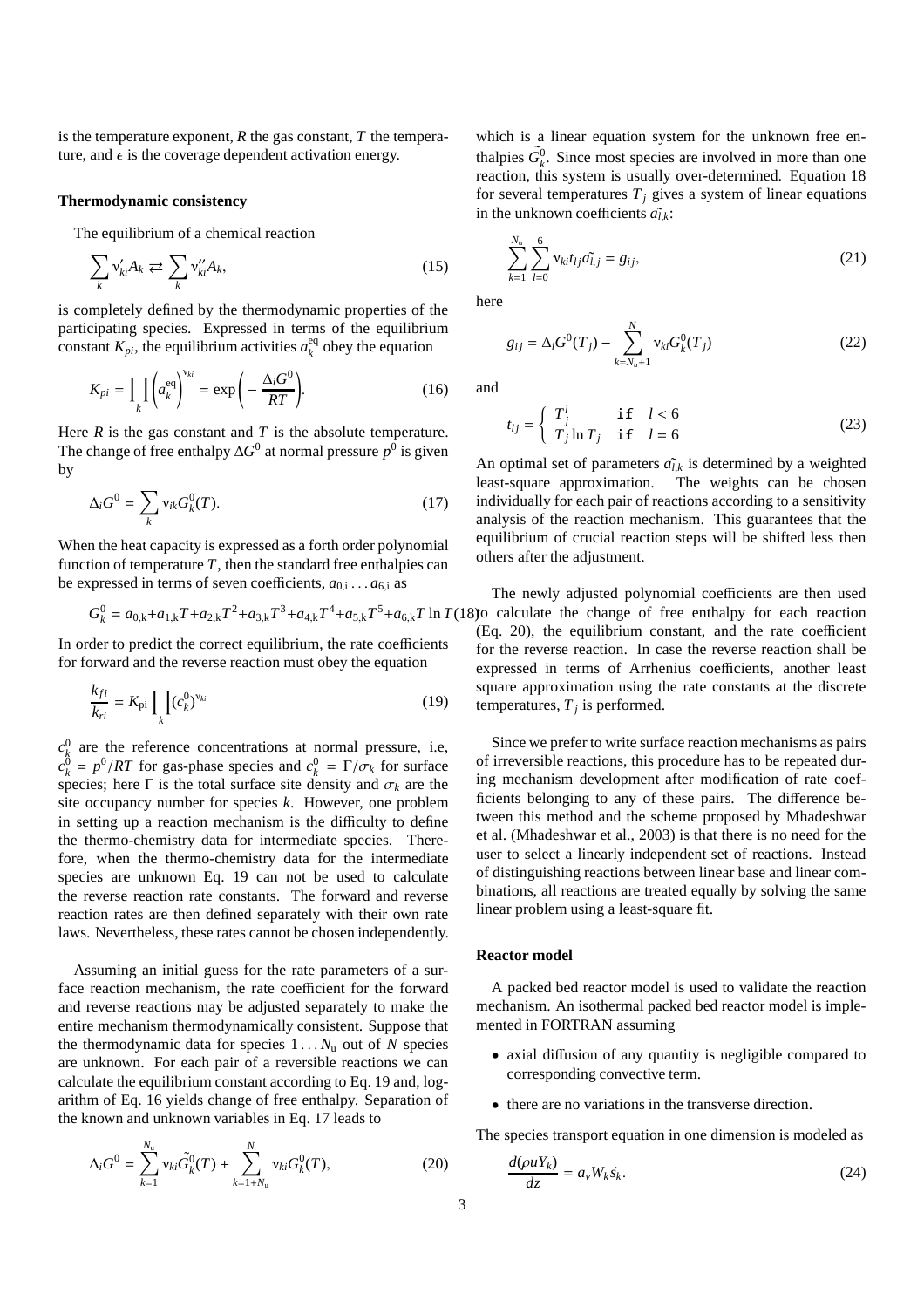Here  $a<sub>v</sub>$  is the specific area of the catalyst and  $W<sub>k</sub>$  is the molecular weight of the species *k*. Summing the species transport equation over all species  $N_g$  leads to the total continuity equation as

$$
\frac{d(\rho u)}{dz} = a_v \sum_{k=1}^{N_g} W_i \dot{s}_k.
$$
\n(25)

The pressure in the reactor is calculated according to

$$
\frac{dp}{dz} = f \frac{\rho u^2}{d_p},\tag{26}
$$

and density is calculated from ideal gas equation

$$
\rho = \frac{P\bar{M}}{RT}.\tag{27}
$$

The friction factor *f* in Eq. 26 is calculated from Ergun's equation as

$$
f = \frac{1 - \epsilon}{2\epsilon^3} \left[ 1.75 + \frac{150(1 - \epsilon)}{Re} \right],\tag{28}
$$

where  $Re$  is the Reynolds number and  $\epsilon$  is the porosity. The packed bed reactor model is a part of DETCHEM software (Deutschmann et al., 2007).

## **Fuel cell model**

A detailed description of the SOFC model used in this work is published elsewhere (Zhu et al., 2005). However, the electrochemistry model is implemented differently. Instead of using the modified Butler-Volmer equation, we implement the Butler-Volmer equation in the conventional form as

$$
i = i_a^0 \left[ \exp\left(\frac{\alpha_a n_e F \eta_a}{RT}\right) - \exp\left(\frac{(1 - \alpha_a) n_e F \eta_a}{RT}\right) \right],\tag{29}
$$

and

$$
i = i_c^0 \left[ \exp\left(\frac{\alpha_c n_e F \eta_c}{RT}\right) - \exp\left(\frac{(1 - \alpha_c) n_e F \eta_c}{RT}\right) \right].
$$
 (30)

Here  $\alpha_a$  and  $\alpha_c$  are respectively the asymmetry factors for anode and cathode side, *F* is the Faraday constant, *R* the gas constant, *T* the temperature, and  $n_e$  is the number of electrons transferred. The exchange current densities for the anode side and cathode side  $i_a^0$  and  $i_c^0$  are functions of temperature and concentration. However, in the present work we consider them to be only as a function of temperature. i.e,

$$
i_a^0 = k_{\rm H_2} \exp(-E_{\rm H_2}/RT),\tag{31}
$$

and

$$
i_c^0 = k_{\text{O}_2} \exp(-E_{\text{O}_2}/RT),\tag{32}
$$

Since the species transport equation considers the porous media transport, concentration losses are not treated explicitly. The activation losses of the anode and cathode sides are related to the cell potential as

$$
E_{\text{cell}} = E_{\text{rev}} - \eta_a - \eta_c - \eta_{\text{ohm}}.\tag{33}
$$

The ohmic overpotential is calculated according to

$$
\eta_{\text{ohm}} = L_{\text{el}} / \sigma_{\text{el}},\tag{34}
$$

where *L* is the length of the electrolyte and  $\sigma$  is the conductivity defined as

$$
\sigma_{\rm el} = \sigma_0 T^{-1} \exp\left(-\frac{E_{\rm el}}{RT}\right). \tag{35}
$$

### **Results and discussion**

#### *Mechanism validation*

Thermodynamic analysis of  $NH<sub>3</sub> + O<sub>2</sub>$  system shows that at temperatures below 1000 K (typical operating temperature for direct NH<sub>3</sub> SOFC) the amount of  $NO<sub>x</sub>$  formed is very much negligible. Six gas-phase species namely  $NH<sub>3</sub>$ ,  $O<sub>2</sub>$ ,  $H<sub>2</sub>$ ,  $H<sub>2</sub>O$ ,  $NO$ , and  $NO<sub>2</sub>$  are considered for thermodynamic equilibrium calculations. Figures 1 and 2 shows the map of NO and  $NO<sub>2</sub>$ mole fraction as a function of temperature for an initial mixture of  $O_2$  and NH<sub>3</sub>. In these figures as the mole fraction of  $O_2$ increases from  $0$  to 1, the mole fraction of  $NH<sub>3</sub>$  decreases from 1 to 0. Composition of  $NO<sub>2</sub>$  is maximum at 1500 K for  $O_2$ :NH<sub>3</sub> ratio of 0.2:0.8. However, for NO the  $O_2$ :NH<sub>3</sub> ratio is 0.4:0.6. The experiments performed by Ma et al. also reports the absence of NO at the anode exhaust (Ma et al., 2006b). Furthermore, the partial pressure of oxygen, which results from the dissociative desorption of  $H<sub>2</sub>O$  in the anode compartment of an SOFC will be much lower than that required for  $NO<sub>x</sub>$  formation. Therefore, in the present mechanism reaction steps leading to the formation of  $NO<sub>x</sub>$  are not considered.

Although there are numerous studies on catalytic decomposition of NH3, there are no consensus on the rate limiting steps of NH<sup>3</sup> decomposition on different catalysts under different operating conditions (Ni et al., 2009). For model validation purpose we consider the data reported by McCabe and Choudary et al., (McCabe, 1983, Choudhary et al., 2001).

Choudary et al. studied the decomposition of  $NH<sub>3</sub>$  decomposition on various supported metal catalysts. A 2 cm long packed bed reactor is used for simulating the experiments reported by Choudary et al., (Choudhary et al., 2001). The geometrical parameters of the reactor and the operating conditions are listed in Table 3 and the reactor model itself is presented in one of the previous sections. A comparison between experimentally observed conversion of  $NH_3$  for Ni supported on  $SiO_2$  and the model predictions at 1 atm is shown in Fig. 3. Very good agreement is observed between the model predictions and the measured values. McCabe carried out NH<sub>3</sub> decomposition experiments over resistive heated wires at pressures between 5.3 and 133 Pa and temperatures between 700 and 1400 K (McCabe, 1983). A comparison between the experimentally measured rate and the mechanism predicted rate for the decomposition of NH<sup>3</sup> for the data reported by McCabe is shown in Fig. 4. Again very good agreement is observed between the model predictions and the experimental observations at temperatures above 1000 K for all pressures.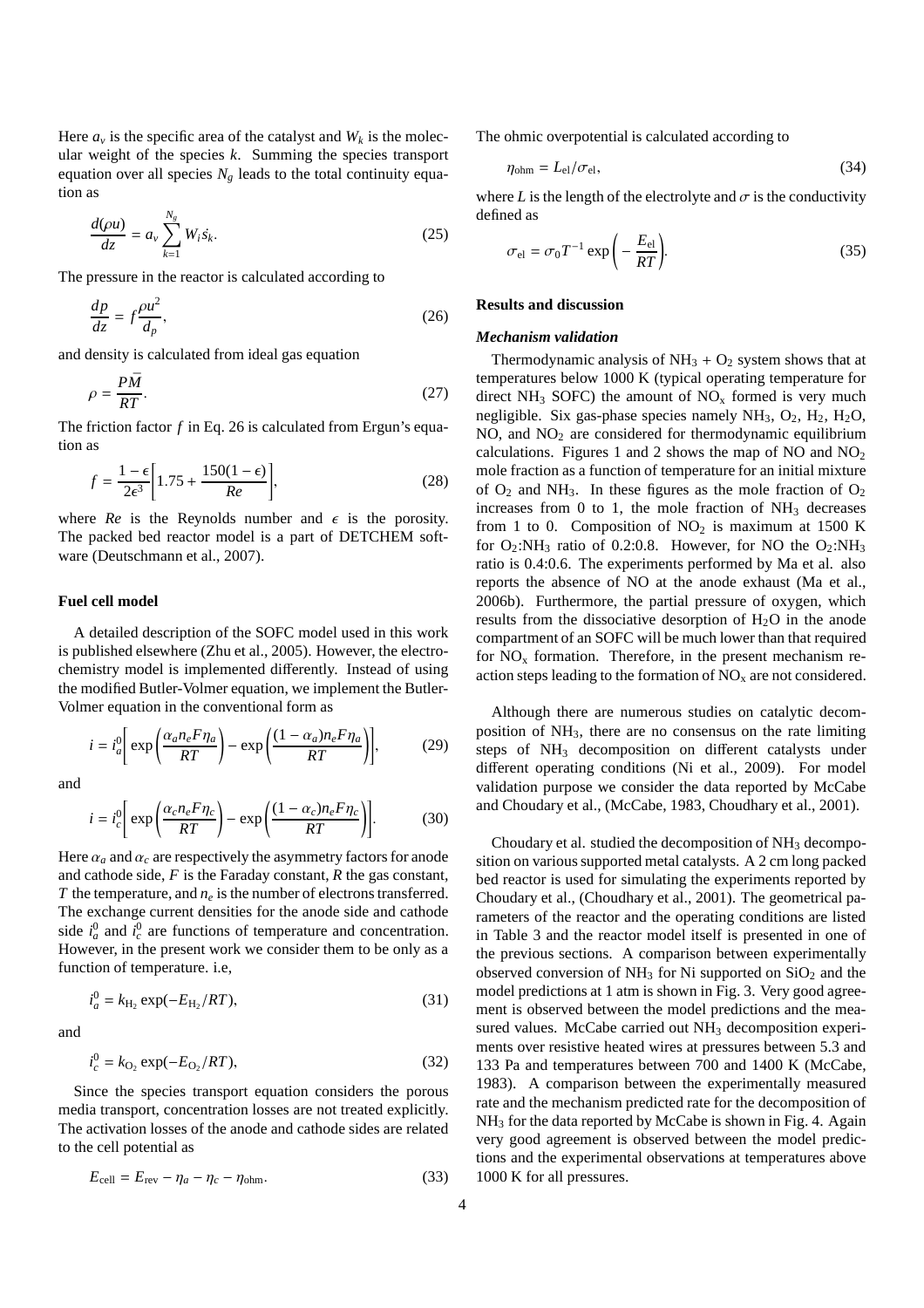#### *Sensitivity analysis*

Sensitivity analysis for the  $NH<sub>3</sub>$  decomposition part of the mechanism is carried out by changing the pre-exponential factor (*A*) of each reaction by  $\pm 10\%$ , while keeping all other operating parameters constant. The scaled sensitivity coefficient (SSC) for  $NH_3$  conversion is defined as (Mantri and Aghalayam, 2007)

$$
SSC = \frac{X_{NH_3} - X_{NH_3}^0}{X_{NH_3}^0}.
$$
 (36)

Here  $X_{\text{NH}_3}$  indicates NH<sub>3</sub> conversion for  $\pm 10\%$  change in preexponential factors and  $X_{NH_3}^0$  indicates the conversions for the pre-exponential factors as noted in Table 2. These sensitivity coefficients are further normalized with respect to the maximum SSC. A plug flow reactor model is used for sensitivity analysis.  $100\% \text{ NH}_3$  is assumed to enter reactor at a velocity of 10 cm/s and 1 atm pressure. The catalytic area to geometric area factor of 100 is chosen so that ∼99% NH<sup>3</sup> conversion is obtained for the parameters given in Table 2. The catalytic area to geometric area is a measure of catalyst loading and a higher factor indicates higher catalyst loading (Mladenov et al., 2010). Figure 5 shows the normalized sensitivity coefficient (NSC) for NH<sup>3</sup> conversion. Small values of NSC indicates that particular reaction has no significant effect on  $NH<sub>3</sub>$  conversion. It is quite obvious from the figure that the sticking coefficient of  $N_2$  $(R3)$  does not have any influence on  $NH<sub>3</sub>$  conversion, where as decreasing  $H_2$  sticking coefficient and increasing  $NH_3$  sticking coefficient has positive effect on  $NH<sub>3</sub>$  conversion. Among the sticking reactions, the sticking coefficient of  $NH<sub>3</sub>$  has highest influence on NH<sub>3</sub> conversion. Other than sticking reactions, hydrogen abstraction from surface adsorbed  $NH_3$  (R7) and  $NH_2$  $(R9)$  are the most influential reactions. NH<sub>3</sub> conversion is least affected by the rate constants of reactions R10, R11 and R12.

#### *SOFC modeling*

Ma et al. have reported performance of a conventional SOFC button cell (Ni-YSZ/YSZ/LSM-YSZ) at different temperatures using  $H_2$  as well as  $NH_3$  fuel (Ma et al., 2007). The micro-kinetic model developed here is used to simulate the experiments and the results are shown in Fig. 6. For carrying out these simulations, we assume  $H_2$  as the only electrochemically active species and the electrochemical model parameters are fixed by reproducing the experimental observation for  $H_2$  fuel, and the same parameters are applied for  $NH<sub>3</sub>$  fuel. Figure 6(a) shows the comparison between model predictions and experimental observation for  $H_2$  fuel. The model parameters are given in Table. 4. The comparison between the experimental observations and the model predictions for  $NH<sub>3</sub>$  fuel is shown in Fig. 6(b). Overall, good agreement is observed between the measured values and the model predictions. Under identical conditions the model predicts similar performances for both  $H_2$ and NH3, which is in very good agreement with experimental observations. NH<sup>3</sup> which enters the anode compartment decomposes into  $H_2$  and  $N_2$ , and  $H_2$  further participates in the charge transfer reactions. The comparable performance of NH<sup>3</sup> with  $H_2$  indicates that significant conversion of  $NH_3$  occurs in

the anode and the presence of  $N_2$  as a diluent does not affect the cell performance adversely. This is again confirmed by running the model with 75%  $H_2$  and 25%  $N_2$ , which gave performance curves very close to that of 99%  $H_2$  under identical operating conditions.

A comparison of kinetically predicted limiting current for button cell as a function of specific surface area is shown in Fig. 7. As the surface area increases, the limiting current approaches the equilibrium predictions. The equilibrium prediction is calculated by considering 75%  $H_2$  and 25%  $N_2$ .

The kinetics model can be quite useful when planar or tubular cell calculations are desired. The species molefractions and the current density for a 10 cm long planar cell is shown in Fig. 8. The channel is modeled under isothermal condition of 1023 K with the same membrane electrode assembly parameters as given in table 4.  $100\% \text{ NH}_3$  is considered to enter the cell at a velocity of  $0.1$  m/s. NH<sub>3</sub> is fully converted within 2 cm from the cell inlet. Although no  $H_2$  is present in the inlet fuel,  $H_2$  is generated within the porous media by catalytic decomposition of  $NH_3$ . The  $H_2$  thus generated takes part in the electrochemical charge transfer reactions occuring at the anode electrolyte interface. The current density drops along the length of the channel because of  $H_2$  depletion.

#### *Conclusions*

We have developed a micro-kinetic model for the decomposition of  $NH_3$  on Ni catalyst. The decomposition mechanism is supplemented with  $H<sub>2</sub>$  oxidations reactions reported previously so that the model can be used for direct  $NH<sub>3</sub>$  SOFC. Furthermore, the overall mechanism is made thermodynamically consistent in enthalpy as well as in entropy. The decomposition mechanism is validated by comparing against experimental observations over a wide range of temperatures and pressures. The complete mechanism is used to model the direct NH<sup>3</sup> SOFC experiments reported by Ma et al., (Ma et al., 2007). Overall the model predictions are in very good agreement with experimental observations.

#### **References**

- Chattopadhyay, A., Yang, H., Whitten, J. L., 1990. Ammonia on Ni(111). J. Phys. Chem. 94 (28), 6379–6383.
- Choudhary, T. V., Sivadinarayana, C., Goodman, D. W., 2001. Catalytic ammonia decomposition :  $CO_x$  -free hydrogen production for fuel cell applications. Catal. Lett. 72 (3), 197–201.
- Christensen, C. H., Johannessen, T., Sorensen, R. Z., Noroskov, J. K., 2006. Towards an ammonia-mediated hydrogen economy ? Catal. Today 111, 140– 144.
- Deutschmann, O., Tischer, S., Kleditzsch, S., Janardhanan, V. M., Mladenov, N., Minh, H. D., 2007. DETCHEM User manual. URL www.detchem.com
- Fournier, G., Cumming, I., Hellgardt, K., Nov. 2006. High performance direct ammonia solid oxide fuel cell. Journal of Power Sources 162 (1), 198–206.
- Fuerte, A., Valenzuela, R., Escudero, M., Daza, L., Jul. 2009. Ammonia as efficient fuel for SOFC. Journal of Power Sources 192 (1), 170–174.
- Janardhanan, V. M., Deutschmann, O., 2006. CFD analysis of a solid oxide fuel cell with internal reforming : Coupled interactions of transport , heterogeneous catalysis and electrochemical processes. J. Power Sources 162, 1192–1202.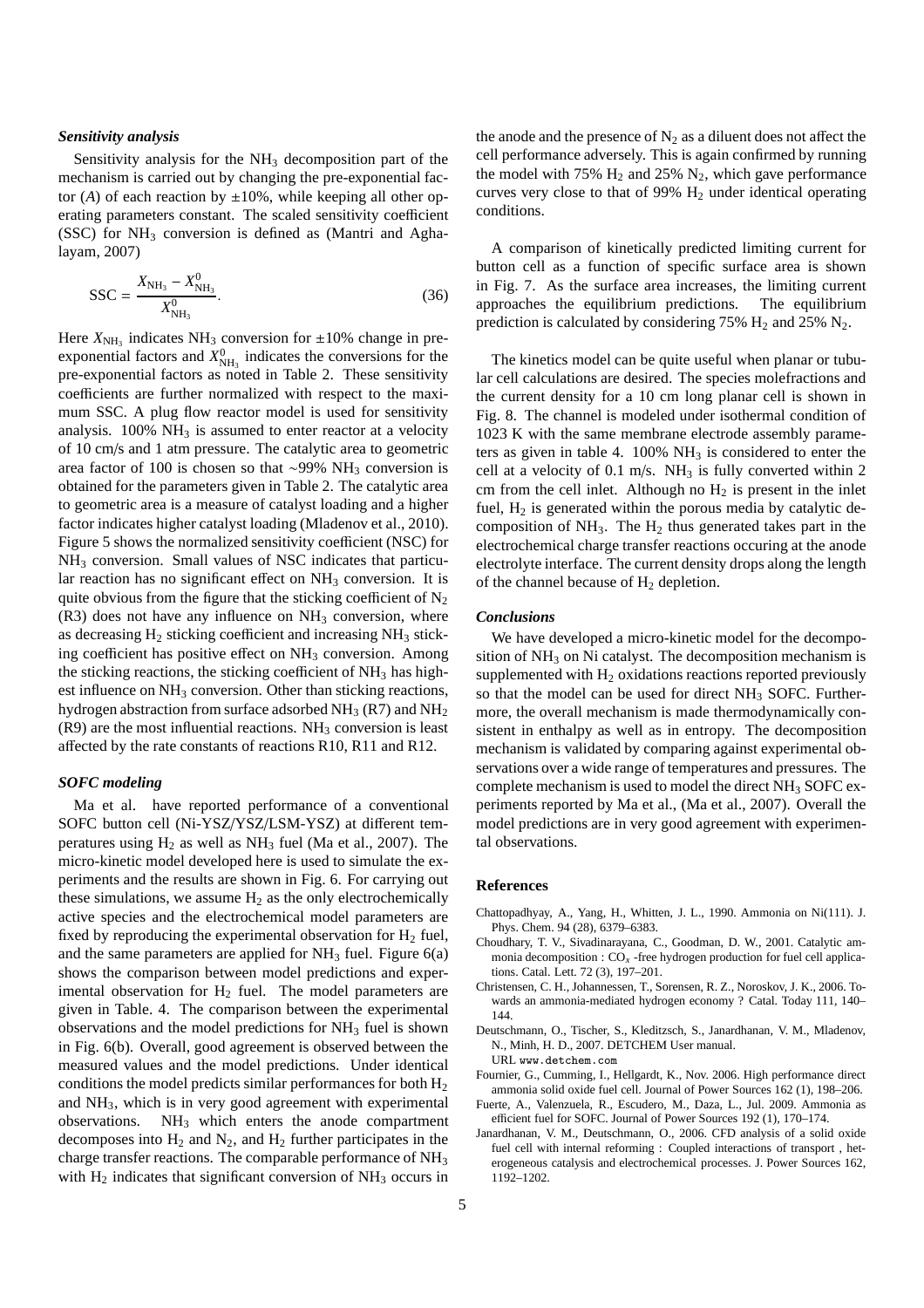- Kaisare, N. S., Stefanidis, G. D., Vlachos, D. G., 2009. Millisecond Production of Hydrogen from Alternative, High Hydrogen Density Fuels in a Cocurrent Multifunctional Microreactor. Ind. Eng. Chem. Res. 48, 1749–1760.
- Klauber, C., Alvey, M. D., Yates, J. T., J., 1985. NH<sup>3</sup> adsorption on Ni(110) and the production of the NH<sup>2</sup> species by electron irradiation. Surf. Sci. 154, 139–167.
- Li, L., Hurley, J., Jan. 2007. Ammonia-based hydrogen source for fuel cell applications. International Journal of Hydrogen Energy 32 (1), 6–10.
- Löffler, D. G., Schmidt, L. D., 1976. Kinetics of NH<sub>3</sub>, decomposition on single crystal planes of Pt \*. Surf. Sci. 59 (March), 195–204.
- Ma, Q., Ma, J., Zhou, S., Yan, R., Gao, J., Meng, G., Jan. 2007. A highperformance ammonia-fueled SOFC based on a YSZ thin-film electrolyte. J. Power Sources 164 (1), 86–89.
- Ma, Q., Peng, R., Lin, Y., Gao, J., Meng, G., Oct. 2006a. A high-performance ammonia-fueled solid oxide fuel cell. J. Power Sources 161 (1), 95–98.
- Ma, Q., Peng, R., Tian, L., Meng, G., Nov. 2006b. Direct utilization of ammonia in intermediate-temperature solid oxide fuel cells. Electrochem. Commun. 8 (11), 1791–1795.
- Maffei, N., Pelletier, L., Charland, J., Mcfarlan, A., Feb. 2005. An intermediate temperature direct ammonia fuel cell using a proton conducting electrolyte. J. Power Sources 140 (2), 264–267.
- Maffei, N., Pelletier, L., Charland, J., Mcfarlan, A., Nov. 2006. An ammonia fuel cell using a mixed ionic and electronic conducting electrolyte. J. Power Sources 162 (1), 165–167.
- Maffei, N., Pelletier, L., Mcfarlan, A., Jan. 2008. A high performance direct ammonia fuel cell using a mixed ionic and electronic conducting anode. J. Power Sources 175 (1), 221–225.
- Mantri, D., Aghalayam, P., 2007. Detailed surface reaction mechanism for reduction of NO by CO. Catal. Today 119, 88–93.
- McCabe, R., Feb. 1983. Kinetics of ammonia decomposition on nickel. J. Catal. 79 (2), 445–450.
- Meng, G., Jiang, C., Ma, J., Ma, Q., Liu, X., Nov. 2007. Comparative study on the performance of a SDC-based SOFC fueled by ammonia and hydrogen. J. Power Sources 173 (1), 189–193.
- Mhadeshwar, A. B., Wang, H., Vlachos, D. G., 2003. Thermodynamic Consistency in Microkinetic Development of Surface Reaction Mechanisms. J. Phys. Chem. B 107 (46), 12721–12733.
- Mladenov, N., Koop, J., Tischer, S., Deutschmann, O., 2010. Modeling of transport and chemistry in channel flows of automotive catalytic converters. Chem. Eng. Sci. 65, 812–826.
- Ni, M., Leung, D., Leung, M., Oct. 2008. An improved electrochemical model for the NH3 fed proton conducting solid oxide fuel cells at intermediate temperatures. J. Power Sources 185 (1), 233–240.
- Ni, M., Leung, M. K. H., Leung, D. Y. C., 2009. Ammonia-fed solid oxide fuel cells for power generation A review. Int. J. Energy Res. 33 (June), 943–959.
- Papapolymerou, G., Bontozoglou, V., 1997. Decomposition of NH<sub>3</sub>, on Pd and Ir Comparison with Pt and Rh. J. Mol. Catal. A: Chem. 120, 165–171.
- Shustorovich, E., 1990. The bond-order conservation approach to chemisorption and heterogeneous catalysis: Applications and implications.
- Shustorovich, E., Bell, A. T., 2001. Synthesis and decomposition of ammonia on transition metal surfaces : bond-order-conservation-Morse-potential analysis. Surf. Sci. Lett 259 (1991), L791–L796.
- Zhang, L., Yang, W., Apr. 2008. Direct ammonia solid oxide fuel cell based on thin proton-conducting electrolyte. J. Power Sources 179 (1), 92–95.
- Zheng, W., Zhang, J., Xu, H., Li, W., Aug. 2007. NH3 Decomposition Kinetics on Supported Ru Clusters: Morphology and Particle Size Effect. Catal Lett 119 (3-4), 311–318.
- Zhu, H., Kee, R. J., Janardhanan, V. M., Deutschmann, O., Goodwin, D. G., 2005. Modeling Elementary Heterogeneous Chemistry and Electrochemistry in Solid-Oxide Fuel Cells. J. Electrochem. Soc. 152, A2427–A2440.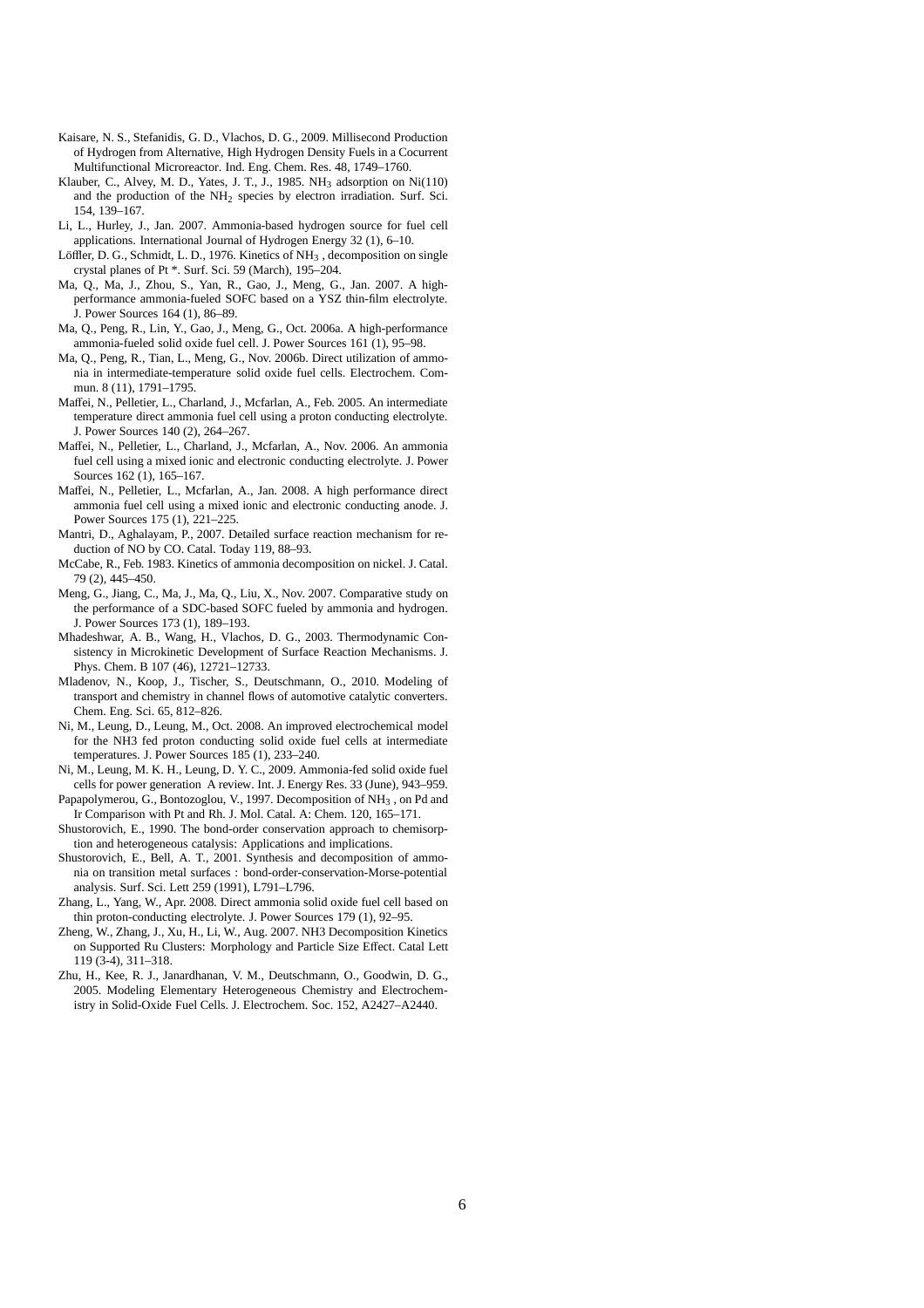Table 1: Heats of chemisorption and total bond energies in the gas phase (D) and chemisorbed (D+Q) states on Ni(111)

| Adsorbate       | D   | Ŏ.              | $D+O$ |
|-----------------|-----|-----------------|-------|
| Н               |     | 63              | 63    |
| N               |     | 135             | 135   |
| NH              | 81  | 85 <sup>a</sup> | 166   |
| NH <sub>2</sub> | 169 | 60 <sup>a</sup> | 229   |
| NH <sub>3</sub> | 279 | $18^b$          | 323   |

All energies are in kcal/mol

*a* calculated according to Eq. 9

*b* calculated according to Eq. 7

| R No            | rable 2. Detailed Killette model for tyri3 decomposition for SOFC applications<br>Reaction | $A$ (cm, mol, s)<br>$\beta$ |              |          |
|-----------------|--------------------------------------------------------------------------------------------|-----------------------------|--------------|----------|
|                 | $NH3$ decomposition                                                                        |                             |              | $E_a^a$  |
| R1              | $H_2 + (Ni) + (Ni) \rightarrow H(Ni) + H(Ni)$                                              | 0.01 <sup>b</sup>           | $\Omega$     | $\Omega$ |
| R <sub>2</sub>  | $NH_3 + (Ni) \rightarrow NH_3(Ni)$                                                         | $0.011^{b}$                 | $\Omega$     | $\Omega$ |
| R <sub>3</sub>  | $N_2 + (Ni) + (Ni) \rightarrow N(Ni) + N(Ni)$                                              | $1.000\times10^{-06b}$      | $\mathbf{0}$ | $\Omega$ |
| R4              | $H(Ni) + H(Ni) \rightarrow H_2 + (Ni) + (Ni)$                                              | $3.315\times10^{19}$        | $\Omega$     | 82.21    |
| R5              | $NH3(Ni) \rightarrow NH3 + (Ni)$                                                           | $8.210\times10^{14}$        | $\Omega$     | 78.63    |
| R6              | $N(Ni) + N(Ni) \rightarrow N_2 + (Ni) + (Ni)$                                              | $4.442\times10^{22}$        | $\Omega$     | 210.84   |
| R7              | $NH_3(Ni) + (Ni) \rightarrow NH_2(Ni) + H(Ni)$                                             | $5.723\times10^{22}$        | $\theta$     | 78.99    |
| R8              | $NH2(Ni) + H(Ni) \rightarrow NH3(Ni) + (Ni)$                                               | $1.320\times10^{24}$        | $\Omega$     | 48.81    |
| R <sub>9</sub>  | $NH2(Ni) + (Ni) \rightarrow NH(Ni) + H(Ni)$                                                | $2.718\times10^{22}$        | $\Omega$     | 75.74    |
| R <sub>10</sub> | $NH(Ni) + H(Ni) \rightarrow NH2(Ni) + (Ni)$                                                | $3.702\times10^{19}$        | $\Omega$     | 74.87    |
| R11             | $NH(Ni) + (Ni) \rightarrow N(Ni) + H(Ni)$                                                  | $6.213\times10^{19}$        | $\Omega$     | 22.93    |
| R <sub>12</sub> | $N(Ni) + H(Ni) \rightarrow NH(Ni) + (Ni)$                                                  | $2.070\times10^{19}$        | $\Omega$     | 156.04   |
|                 | $H2 oxidationJanardhanan and Deutschenann (2006)$                                          |                             |              |          |
| R13             | $O_2 + (Ni) + (Ni) \rightarrow O(Ni) + O(Ni)$                                              | $0.01^{b}$                  | $\Omega$     | $\Omega$ |
| R14             | $O(Ni) + O(Ni) \rightarrow O_2 + (Ni) + (Ni)$                                              | $3.928 \times 10^{23}$      | $\Omega$     | 473.41   |
| R <sub>15</sub> | $H_2O + (Ni) \rightarrow H_2O(Ni)$                                                         | 0.1 <sup>b</sup>            | $\Omega$     | $\Omega$ |
| R <sub>16</sub> | $H_2O(Ni) \rightarrow (Ni) + H_2O$                                                         | $4.747 \times 1^{12}$       | $\mathbf{0}$ | 62.09    |
| R17             | $O(Ni) + H(Ni) \rightarrow OH(Ni) + (Ni)$                                                  | $5.00\times10^{22}$         | $\theta$     | 97.90    |
| R <sub>18</sub> | $OH(Ni) + (Ni) \rightarrow O(Ni) + H(Ni)$                                                  | $1.761\times10^{21}$        | $\Omega$     | 36.00    |
| R <sub>19</sub> | $OH(Ni) + H(Ni) \rightarrow H2O(Ni) + (Ni)$                                                | $3.000\times10^{20}$        | $\Omega$     | 42.70    |
| R <sub>20</sub> | $H_2O(Ni) + (Ni) \rightarrow OH(Ni) + H(Ni)$                                               | $2.068\times10^{21}$        | $\Omega$     | 91.07    |
| R21             | $OH(Ni) + OH(Ni) \rightarrow O(Ni) + H_2O(Ni)$                                             | $3.000\times10^{21}$        | $\Omega$     | 100.00   |
| R <sub>22</sub> | $O(Ni) + H_2O(Ni) \rightarrow OH(NI) + OH(Ni)$                                             | $5.871\times10^{23}$        | $\Omega$     | 210.27   |

Table 2: Detailed kinetic model for NH<sup>3</sup> decomposition for SOFC applications

*a*Arrhenius parameters for the rate constants written in the form:  $k = AT^{\beta}$  exp(E/RT). The units of A are given in terms of moles, centimeters, and seconds. E is in kJ/mol

*b*Sticking coefficient. Total available surface site density is Γ=2.49×10<sup>-9</sup> mol/cm<sup>2</sup>

| Table 3: Packed bed reactor parameters |                     |  |  |  |
|----------------------------------------|---------------------|--|--|--|
| Parameters                             | value               |  |  |  |
| Length (cm)                            | 2                   |  |  |  |
| Diameter (mm)                          | 10                  |  |  |  |
| Particle diameter (µm)                 | 20                  |  |  |  |
| Porosity                               | 38%                 |  |  |  |
| Specific area $(1/m)$                  | $2.8 \times 10^{5}$ |  |  |  |
| <i>Inlet conditions</i>                |                     |  |  |  |
| Inlet velocity $(m/s)$                 | 0.1                 |  |  |  |
| $NH3$ mole fraction                    | 1 ()                |  |  |  |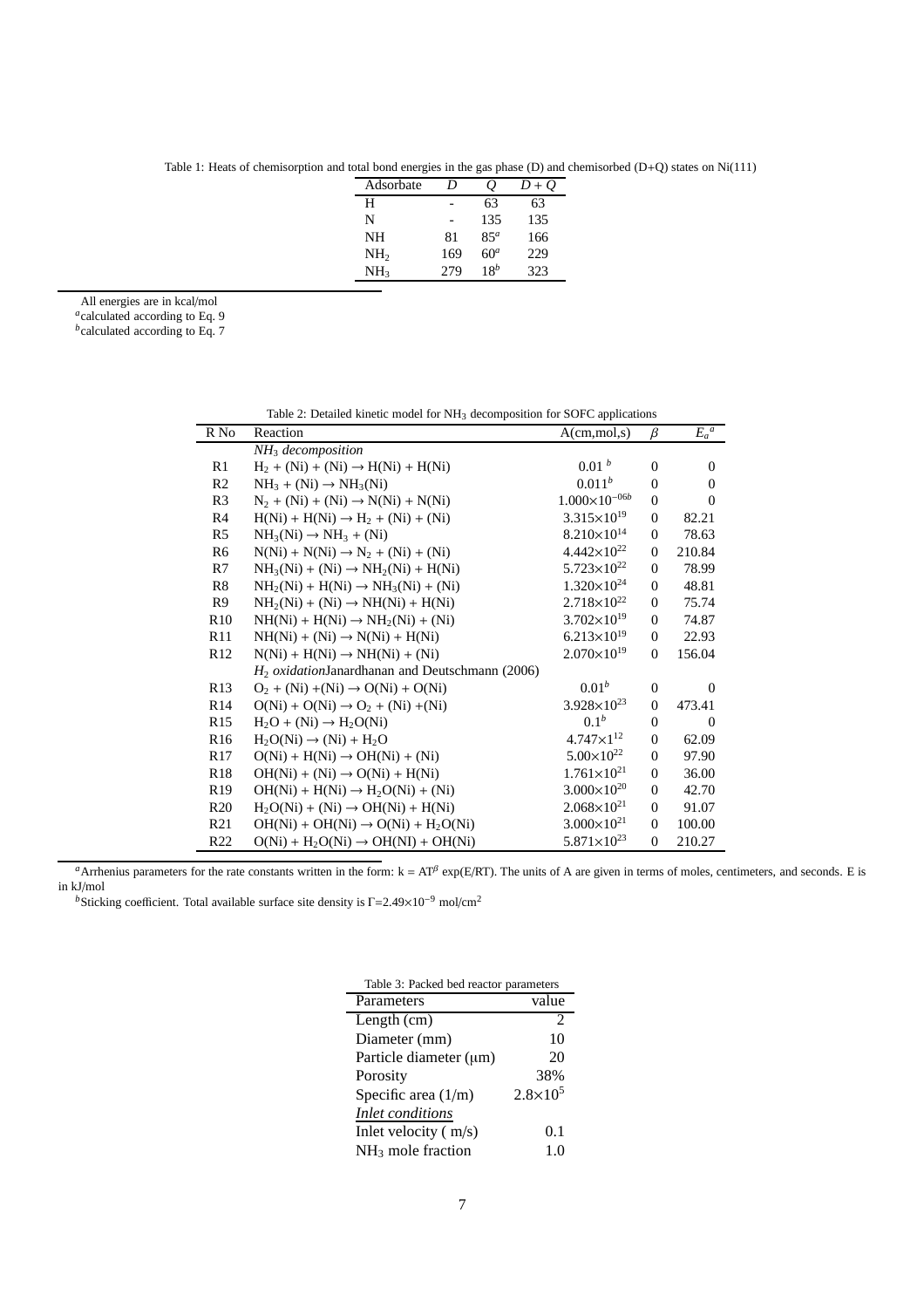| Table 4: SOFC button cell membrane electrode assembly (MEA) parameters |                     |                   |  |  |  |
|------------------------------------------------------------------------|---------------------|-------------------|--|--|--|
| Parameters                                                             | value               | units             |  |  |  |
| Anode                                                                  |                     |                   |  |  |  |
| Thickness                                                              | 500                 | $\mu$ m           |  |  |  |
| Porosity                                                               | 45%                 |                   |  |  |  |
| Tortuosity                                                             | 3.8                 |                   |  |  |  |
| Pore diameter                                                          | 1.0                 | μm                |  |  |  |
| Particle diameter                                                      | 1.0                 | μm                |  |  |  |
| Specific area                                                          | $2025 \times 10^3$  | 1/m               |  |  |  |
| Prefactor for exchange current density $(k_{\text{H}_2})$              | $1.87\times10^{3}$  | A/cm <sup>2</sup> |  |  |  |
| Activation energy for exchange current density $(E_{\text{H}_2})$      | 81.6                | kJ/mol K          |  |  |  |
| Symmetry factor $(\alpha_a)$                                           | 0.36                |                   |  |  |  |
| Cathode                                                                |                     |                   |  |  |  |
| <b>Thickness</b>                                                       | 8                   | $\mu$ m           |  |  |  |
| Porosity                                                               | 45%                 |                   |  |  |  |
| Tortuosity                                                             | 3.8                 |                   |  |  |  |
| Pore diameter                                                          | 1.0                 | $\mu$ m           |  |  |  |
| Particle diameter                                                      | 1.0                 | μm                |  |  |  |
| Prefactor for exchange current density $(k_{\text{H}_2})$              | 27.7                | A/cm <sup>2</sup> |  |  |  |
| Activation energy for exchange current density $(E_{\text{H}_2})$      | 45.3                | kJ/mol K          |  |  |  |
| Symmetry factor $(\alpha_c)$                                           | 0.35                |                   |  |  |  |
| <i>Electrolyte</i> $\sigma_{el} = \sigma_0 T^{-1} \exp(-E_{el}/RT)$    |                     |                   |  |  |  |
| Thickness                                                              | 10                  | μm                |  |  |  |
| Activation energy $(E_{el})$                                           | 80                  | kJ/mol            |  |  |  |
| Pre-factor $(\sigma_0)$                                                | $3.6 \times 10^{5}$ | S/cm              |  |  |  |

8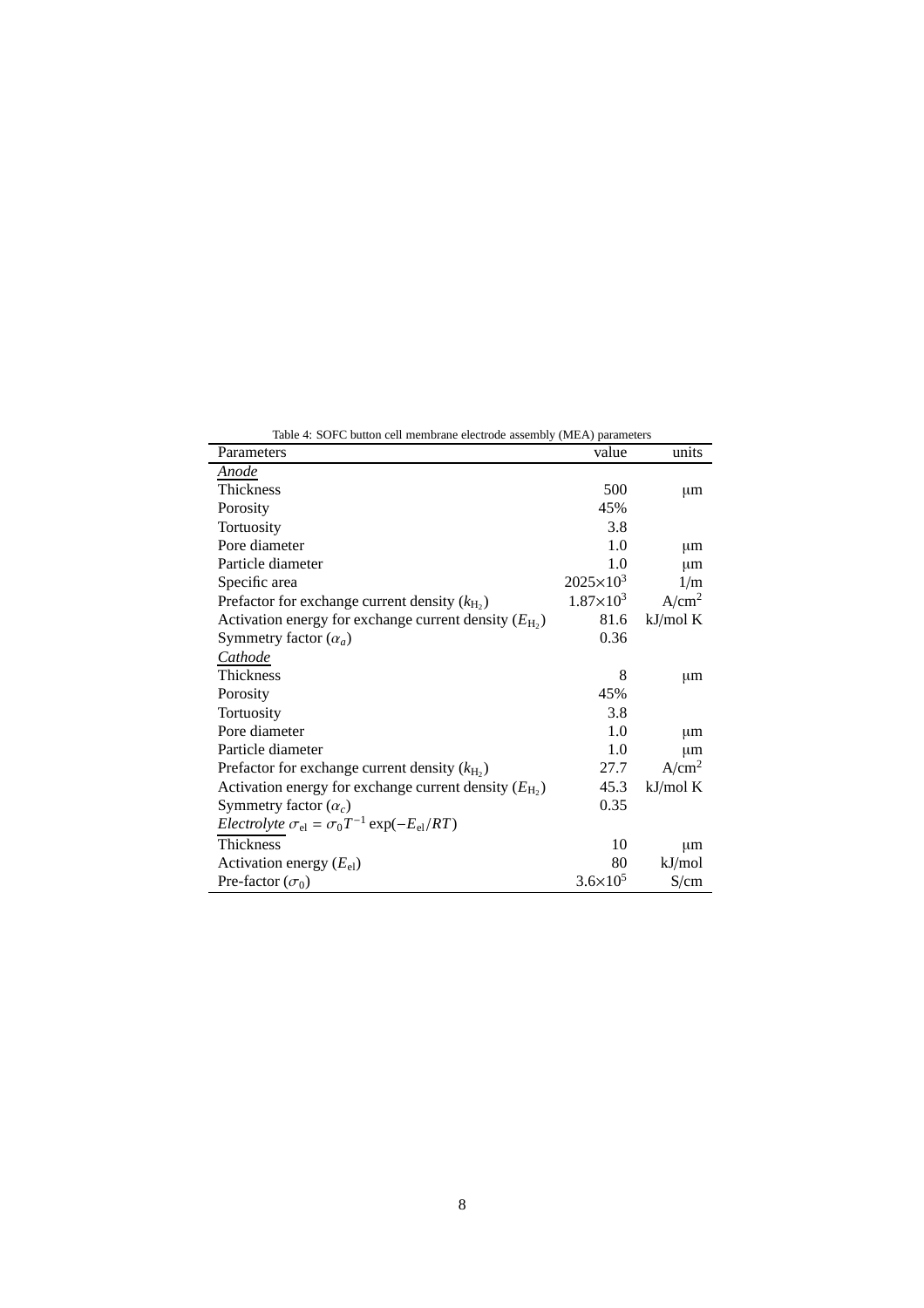

Figure 1: Map of equilibrium composition of NO resulting from a mixture of  $O_2$  and NH<sub>3</sub>. On the y-axis as the mole fraction of  $O_2$  ranges from 0 to 1, the mole fraction of  $\overrightarrow{NH_2}$  ranges from 1 to 0.



Figure 2: Map of equilibrium composition of NO<sub>2</sub> resulting from a mixture of O<sub>2</sub> and NH<sub>3</sub>. On the y-axis as the mole fraction of O<sub>2</sub> ranges from 0 to 1, the mole fraction of NH<sup>2</sup> ranges from 1 to 0.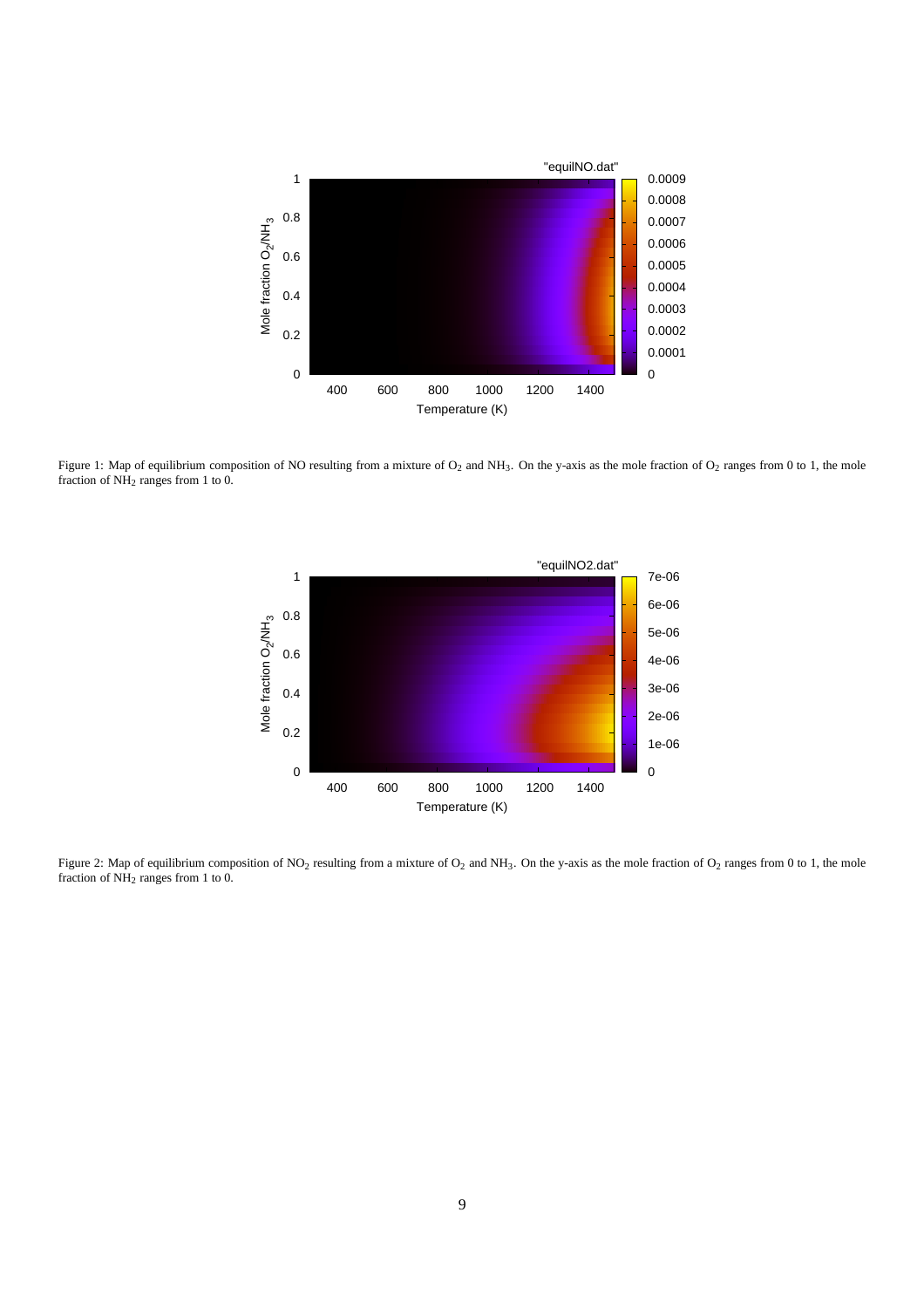

Figure 3: Comparison of model predictions with experimental measurements of  $C_1$  (Choudari et al., 2001)



Figure 4: Comparison of e 1983), and the lines stand



Figure 5: Normalized sensitivity coefficient (NSC) for NH<sub>3</sub> conversion at 1073 K. Black filled boxes indicate a change of +10% in the pre-exponentials or sticking coefficient, and gray filled bars indicate a corresponding -10% change.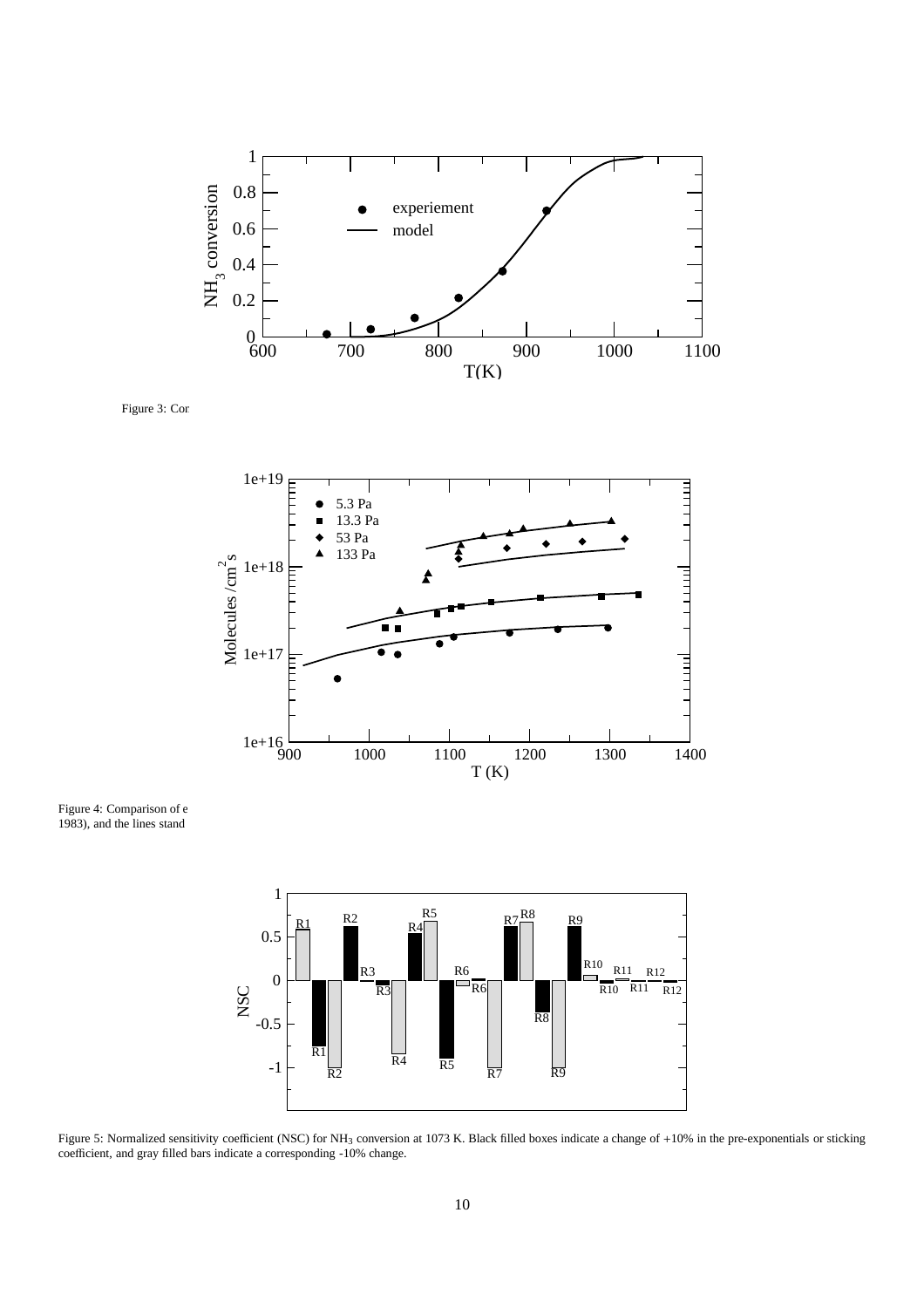

Figure 6: Comparison between experimentally observed performance curves and the model predictions (Ref Ma et al. (2007)). The symbols indicate experimentally measured values and the solid lines represent model predictions. (a) shows the comparison between the model predictions and experimental observations for  $H_2$  (b) shows the comparison between model predictions and experimental observations for NH3.

Figure 7: Limiting current predicted by the kinetic model as a function of specific surface area. The horizontal line represents equilibrium